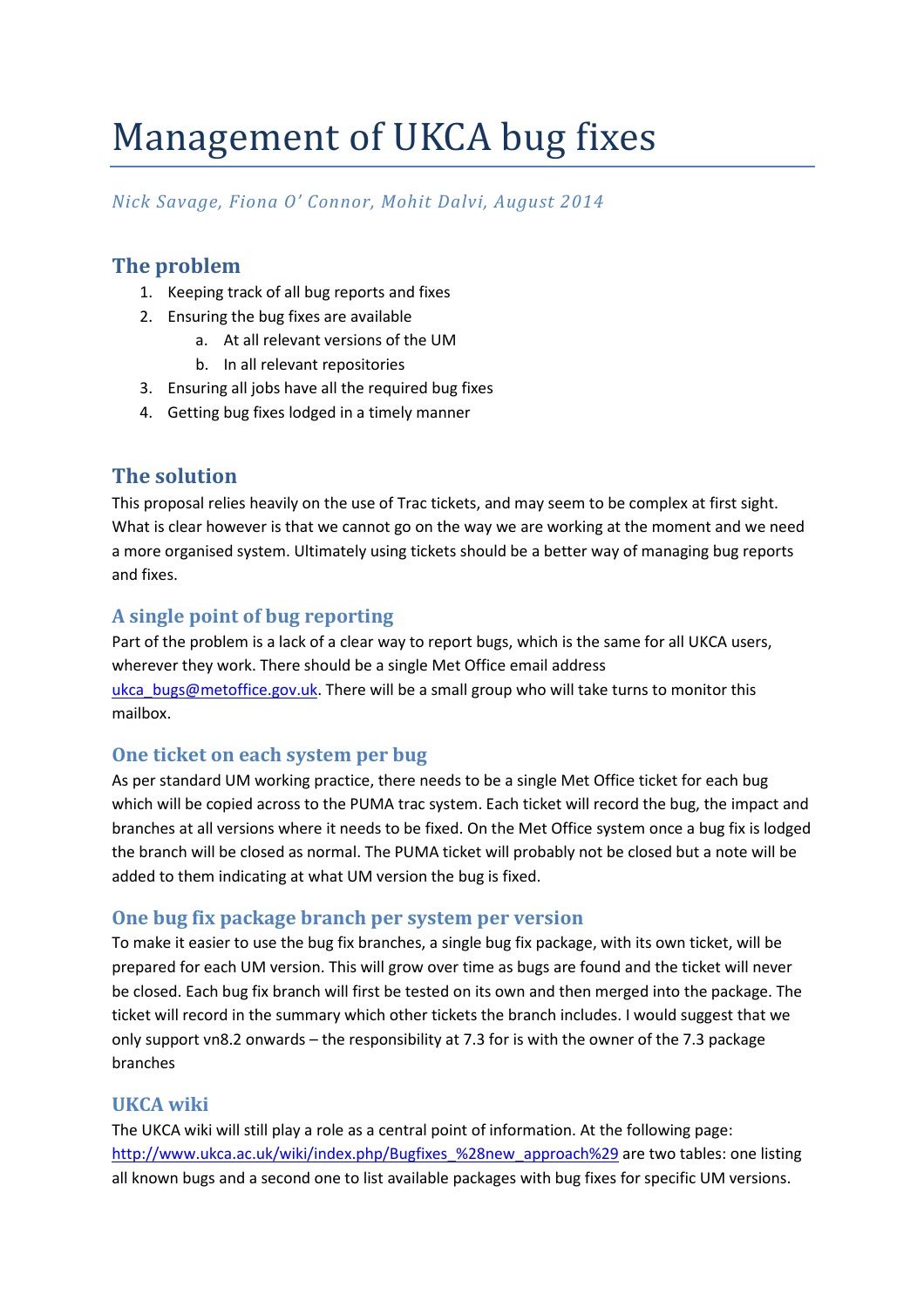The a bug fixes table is populated follows:

| Description           | <b>Ticket</b> |      | UM versions |
|-----------------------|---------------|------|-------------|
|                       | UM            | PUMA |             |
| Nick's stupid mistake | #999          | #3   | $8.2 - 8.6$ |
|                       |               |      |             |

This will allow people to be made aware of bugs and to go to the tickets for more information on them. This will mostly be looked at by bug reporters who want to know if their report has been logged and is being acted on.

There will be a second, more important table to record the package branches. This will be all most users ever need to look at.

| <b>UM</b> versions | Ticket    |      |  |
|--------------------|-----------|------|--|
|                    | <b>UM</b> | PUMA |  |
| vn8.2              | #3999     | #4   |  |
| vn8.3              | #4999     | #5   |  |

In both of the above tables, the ticket numbers should be linked to the right ticket.

This has the advantage of reducing the information needed to be stored on the wiki while still be able to find all the information if needed. Of course by 2015 we may be able to further simplify as there should only be one UM repository.

#### **Announcements**

When a new bug is added to the above list it should be announced via an email list

#### **Implementation**

There are two phases to this plan

- 1) initial set up
- 2) maintenance once the system is in place

#### **Initial set up**

This has been completed

- 1) Ensuring all known bugs have tickets on both systems.
- 2) Creating the tables on the Wiki.
- 3) Rolling out the bug fix packages to all important versions (8.2-8.6, then 9.x).

#### **Ongoing maintenance**

We need to have a standing item on the UKCA code management group to monitor

a. Any new bugs found since last meeting – are they in both systems yet and has the information been circulated.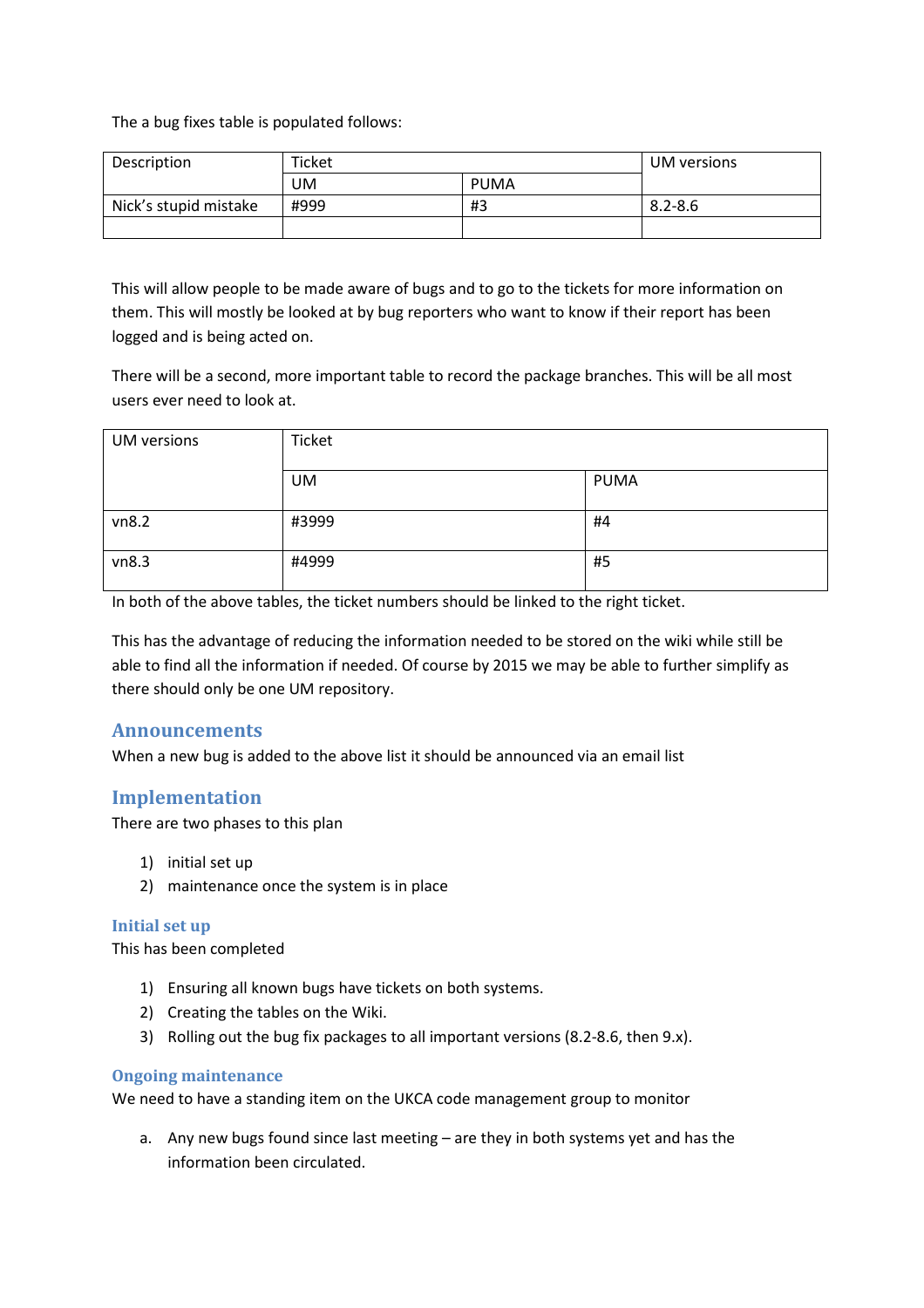- b. Are any bugs missing from the package branches?
- c. How many bugs are unfixed at the head of the trunk? Is this going up or down?

### **Code owner responsibility**

The UKCA code owner is not responsible for fixing every bug which is reported. Their role is to:

- ensure that all bugs reports are made known to the developer community through the processes described in this document
- ensure that progress towards fixing any outstanding bugs is being made, raising them at the code management group meetings as needed.
- ensure that once a fix has been developed, someone is identified to lodge it in a timely manner.

All developers should be proactive in reporting and fixing bugs as well as lodging bug fixes where possible.